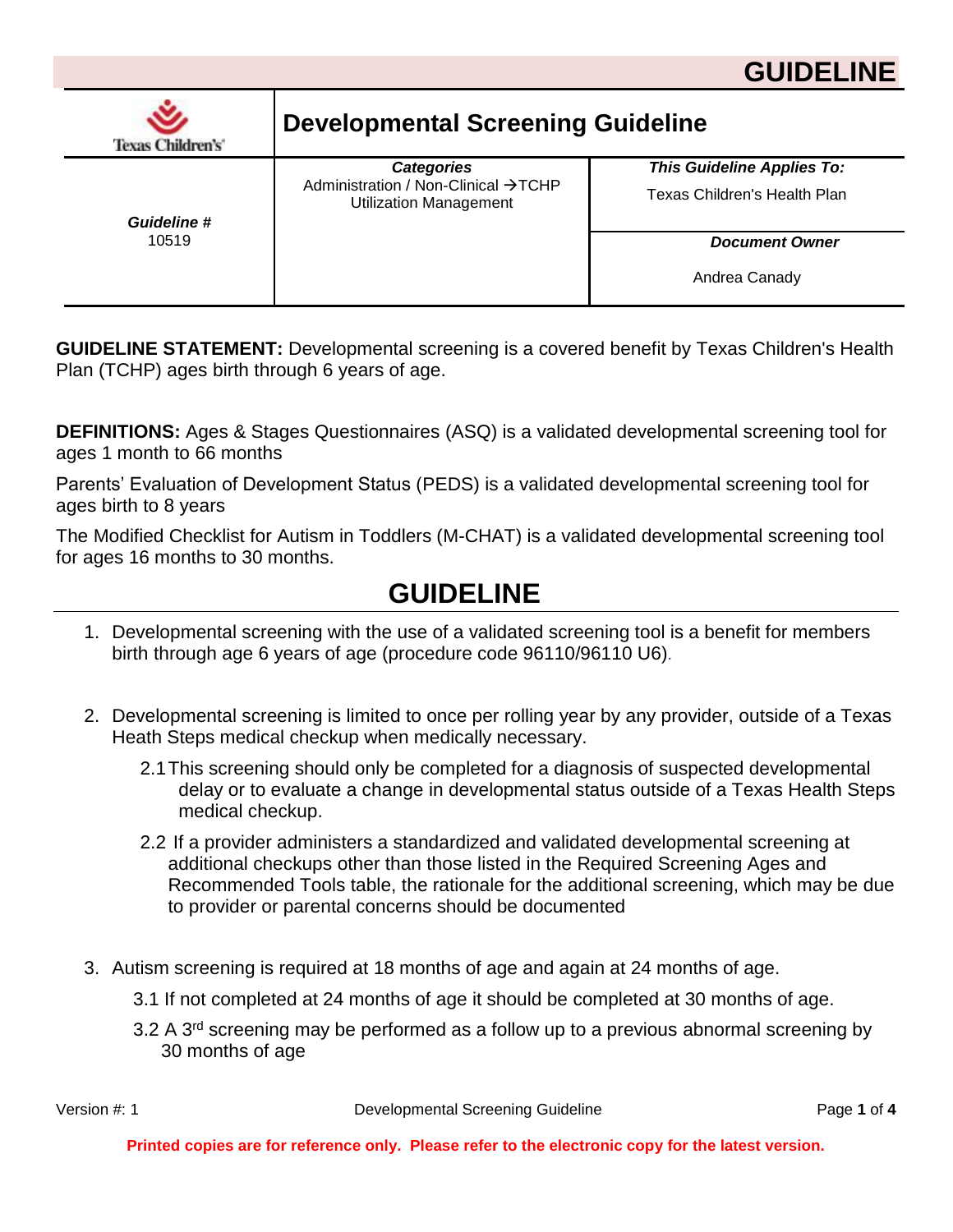

- 4. Standardized developmental screening is required at the ages listed in the table below.
	- 4.1 Providers must use one of the validated, standardized tools listed below when performing a developmental or autism screening.
	- 4.2 A standardized screen is not required at other checkups up to and including the 6-year checkup; however, developmental surveillance is required at these checkups and includes a review of milestones (gross and fine motor skills, speech-language development, self-help/care skills, social, emotional, and cognitive development) and mental health and is not considered a separate service.
- 5. Texas Health Steps requires the following standardized developmental screening tools at the these ages:

| <b>Required Screening Ages and Recommended Tools</b> |                                                                                                      |                                                                                                                          |  |  |
|------------------------------------------------------|------------------------------------------------------------------------------------------------------|--------------------------------------------------------------------------------------------------------------------------|--|--|
|                                                      |                                                                                                      |                                                                                                                          |  |  |
| 9 months                                             | Ages and Stages Questionnaire<br>(ASQ) or Parents' Evaluation of<br><b>Development Status (PEDS)</b> | N/A                                                                                                                      |  |  |
| 18<br>months                                         | ASQ or PEDS                                                                                          | <b>Modified Checklist for Autism</b><br>in Toddlers (M-CHAT) or M-<br><b>CHAT Revised with Follow-Up</b><br>(M-CHAT R/F) |  |  |
| 24<br>months                                         | ASQ or PEDS                                                                                          | M-CHAT or M-CHAT R/F                                                                                                     |  |  |
| 3 years                                              | ASQ, Ages and Stages<br>Questionnaire: Social-Emotional<br>(ASQ:SE) or PEDS                          | N/A                                                                                                                      |  |  |
| 4 years                                              | ASQ, ASQ:SE or PEDS                                                                                  | N/A                                                                                                                      |  |  |

- 6. If a developmental or autism screening that is required in the Required Screening Ages and Recommended Tools table is not completed during a checkup or if the member is being seen for the first time, standardized developmental screening must be completed through 6 years of age.
- 7. A total of 12 developmental screenings are allowed up to age 6 within a Texas Health Steps Checkup within the following ages:
	- 8.1 2 screenings at ages 0 11 months
	- 8.2 3 screenings at ages 12 23 months
	- 8.3 2 screenings at ages 12 23 months

Version #: 1 Developmental Screening Guideline Page **2** of **4**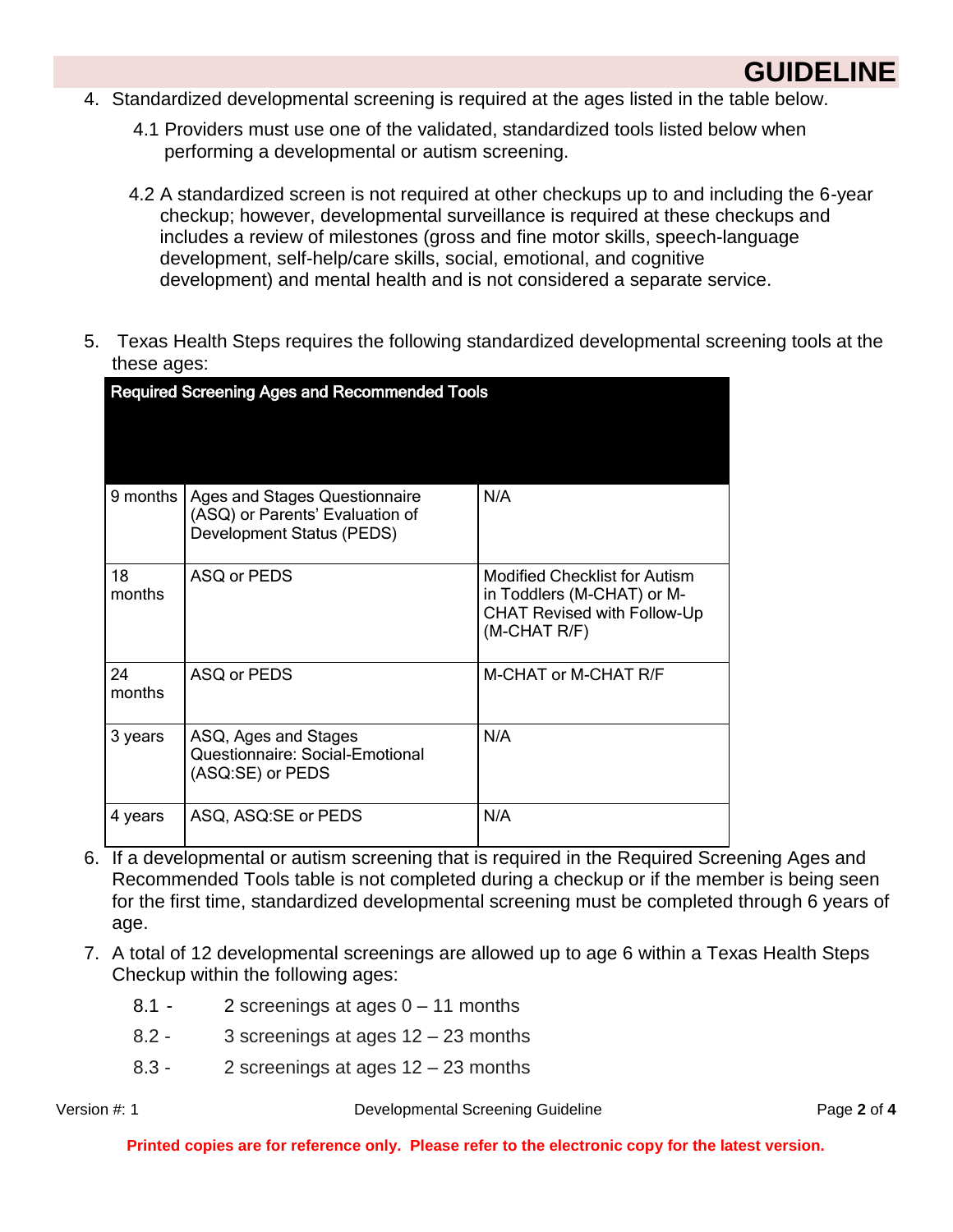# **GUIDELINE**

- 8.4 2 screenings at ages 24 35 months
- 8.5 1 screening at 3 years of age
- 8.6- 1 screening at 5 years of age
- 8.7 1 screening at 6 years of age
- 8. Standardized developmental screening as part of a medical checkup for ages other than required on the periodicity schedule is not covered when completed for the sole purpose of day care, Head Start or school requirements.
- 9. Requests for developmental screening outside of the limits established by this procedure will be reviewed by a TCHP Medical Director/Physician Reviewer on an individual basis.

### **RELATED DOCUMENTS:**

#### **Government Agency, Medical Society, and Other Publications:**

Last Approval date by the Clinic & Administrative Advisory Committee (CAAC): 02/20/20

### **REFERENCES:**

Texas Health Steps Medical Checkup Periodicity Schedule for Infants, Children, and Adolescents [https://www.dshs.texas.gov/uploadedFiles/Content/Family\\_and\\_Community\\_Health/thsteps/pdfdocs/](https://www.dshs.texas.gov/uploadedFiles/Content/Family_and_Community_Health/thsteps/pdfdocs/PS_large_2018.pdf) PS large 2018.pdf

Identifying Infants and Young Children With Developmental Disorders in the Medical Home: An Algorithm for Developmental Surveillance and Screening Council on Children With Disabilities, Section on Developmental Behavioral Pediatrics, Bright Futures Steering Committee and Medical Home Initiatives for Children With Special Needs Project Advisory Committee Pediatrics July 2006, 118 (1) 405-420

Executive Summary: Identification, Evaluation, and Management of Children With Autism Spectrum Disorder Susan L. Hyman, Susan E. Levy, Scott M. Myers and Council on Children with Disabilities, section on developmental and behavioral pediatrics Pediatrics January 2020, 145

Texas Medicaid Provider Procedures Manual — January 2020; Children's Services Handbook [http://www.tmhp.com/manuals\\_pdf/tmppm/tmppm\\_living\\_manual\\_current/2\\_Childrens\\_Services.pdf](http://www.tmhp.com/manuals_pdf/tmppm/tmppm_living_manual_current/2_Childrens_Services.pdf)

Version #: 1 Developmental Screening Guideline Page **3** of **4**